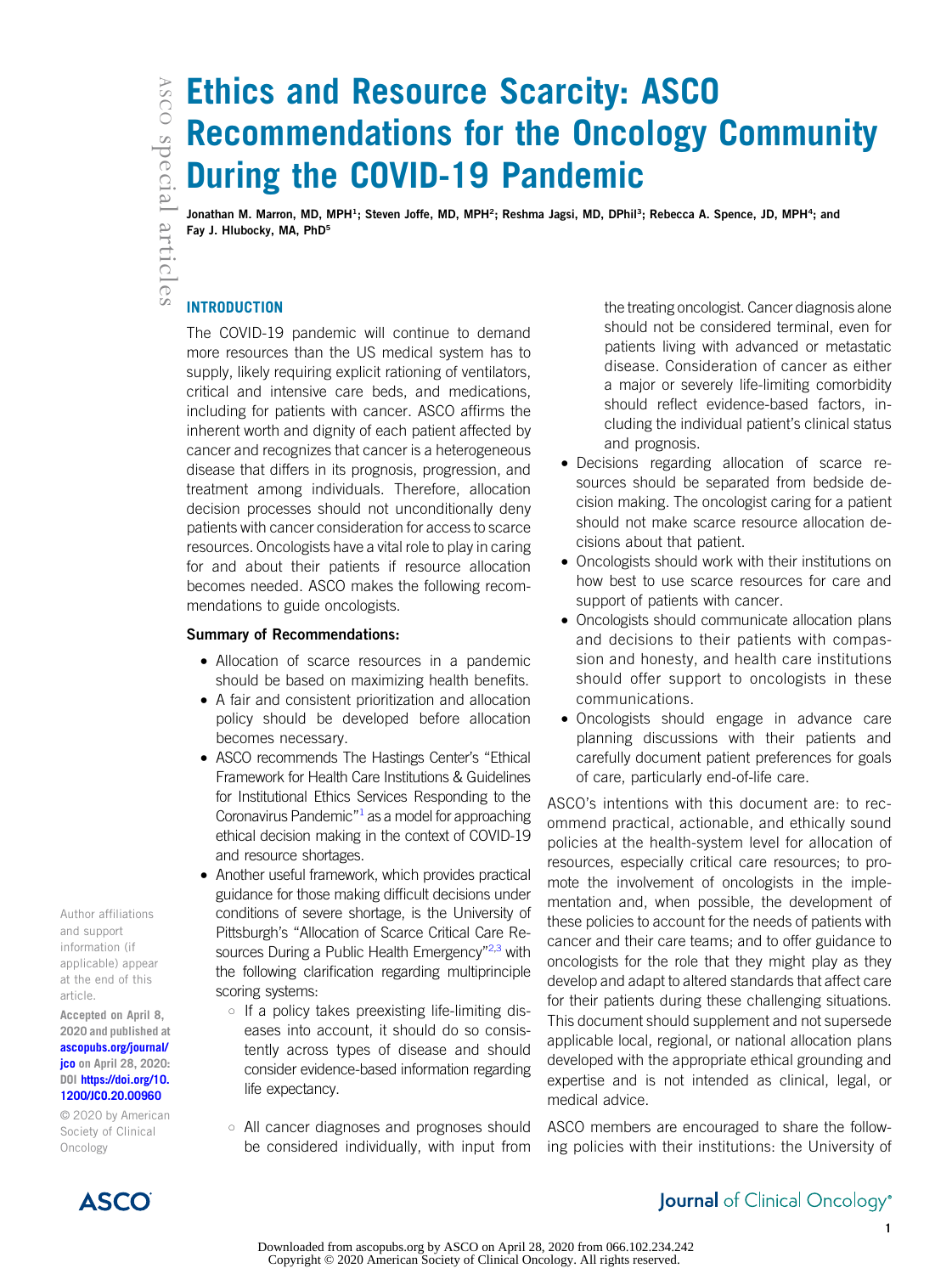Pittsburgh's "Allocation of Scarce Critical Care Resources During a Public Health Emergency,"<sup>[2](#page-4-1),[3](#page-4-2)</sup> which has been adopted by hospitals across the United States, and The Hastings Center's "Ethical Framework for Health Care Institutions & Guidelines for Institutional Ethics Services Responding to the Coronavirus Pandemic, $1$ <sup>1</sup> which is a general framework that articulates sound core principles. ASCO recommends referring to either or both of these policy models to improve consistency in decision making during the COVID-19 pandemic within and across institutions. Others that have been similarly vetted, informed by consultation with the public, and built on robust ethical frameworks could also be considered.

This document is not intended to be a guide for making individual allocation decisions. Such decisions should be made at the institutional level, ideally adapted from 1 of the 2 policies identified. Here we aim to provide general guidance to the ASCO community about the rationing challenges we are likely to face during the pandemic. Additionally, we recognize that the disruptions caused by the pandemic place additional burdens on oncologists, who must balance their duties to care for patients with their duties to protect their own health and that of their loved ones. It is essential that health care institutions provide their clinicians and staff with the resources necessary to protect their own health and safety. Adequate personal protective equipment should be a fundamental expectation for all frontline health care professionals. $1,4$  $1,4$ 

Ethical principles at the forefront of pandemic planning differ from patient-centered approaches that may be more familiar to oncologists. We illustrate these public-oriented principles with examples of allocation demands that might affect the oncology community, offering ASCO recommendations and guidance regarding the role of oncologists.

During typical patient encounters, ethical principles, including respect for autonomy, beneficence, nonmaleficence, and justice, apply to the clinician-patient relationship.<sup>[5](#page-4-4)</sup> Although clinicians, including oncologists, are accustomed to focusing on individual patients, public health emergencies require them to put into practice principles to protect the health of populations as well.<sup>[6-](#page-4-5)[9](#page-4-6)</sup> Multidisciplinary teams may need to ration critical care resources, as well as develop alternative approaches to standards of care, where operating rooms and resources for infusion and radiation treatment become constrained.<sup>[2](#page-4-1)</sup> Many institutions have developed or are developing resource allocation plans keyed to the particular needs, resources, and circumstances of the local community. $2,3$  $2,3$ 

# DUTY TO MAXIMIZE HEALTH CARE OUTCOMES

In the setting of a public health crisis, the overarching duty that clinicians and health care administrators face is to maximize the benefits to be achieved with the limited available resources. Benefits might be measured by either lives or life-years saved (of note, using life-years saved as the key outcome implies giving additional priority to individuals with longer life expectancies in the absence of the current acute illness). Regardless of which measure is chosen, priority should be given to individuals with the greatest likelihood of recovery from the current illness. Rationing policies for lifesaving critical care resources should not use assessments about the perceived quality of a patient's life (although patients may wish to articulate their own judgments about quality of life) or perceptions about a patient's social worth.<sup>[2](#page-4-1),[3](#page-4-2)[,6-](#page-4-5)[9](#page-4-6)</sup> ASCO recommends that the core principle guiding decisions about allocation of scarce resources in a pandemic be made with the goal of maximizing health benefits to be gained with the limited available resources.

#### DUTY TO CARE (CLINICIANS TO PATIENTS)

Clinicians have a duty to provide care in the best interests of their individual patients. However, in the setting of scarcity resulting from an emergency, the duty to care for individual patients must be balanced with the duty to care for the population, steward resources, and protect public safety.<sup>1[,6,](#page-4-5)[7](#page-4-7)</sup> Oncologists should continue to fulfill their duty by providing compassionate care to each patient. ASCO recommends that decisions regarding allocation of scarce resources for patients with cancer not be made by the treating oncologists. The oncologist can therefore maintain his or her fidelity to the patient. Oncologists can support informed allocation decisions by providing accurate, up-todate information about cancer-related prognoses and oncology treatment options that are relevant to the allocation policy.

# Example

If there is a shortage of available beds in the intensive care unit (ICU), a triage officer or triage committee should be tasked with deciding which patient will be transferred to the ICU via a vetted policy (eg, the policies identified by ASCO here), rather than the clinician caring for these patients at the bedside.

#### Application to Cancer Care

Oncologists may not always be able to make final decisions about care of their patients who might benefit from scarce resources, and they may experience moral distress if unable to provide the level of care they ordinarily would.

# DUTY TO STEWARD RESOURCES

In the setting of resource scarcity, the duty (of individual clinicians/staff, institutions, and public health officials) to steward limited resources is urgent to maximally benefit the greatest number of patients.<sup>[1](#page-4-0)[-3,](#page-4-2)[6](#page-4-5)[-9](#page-4-6)</sup> ASCO recommends that oncologists work with their institutions to consider how best to use scarce resources for care and support of patients with cancer during the pandemic. This likely will include examining whether individual care plans (eg,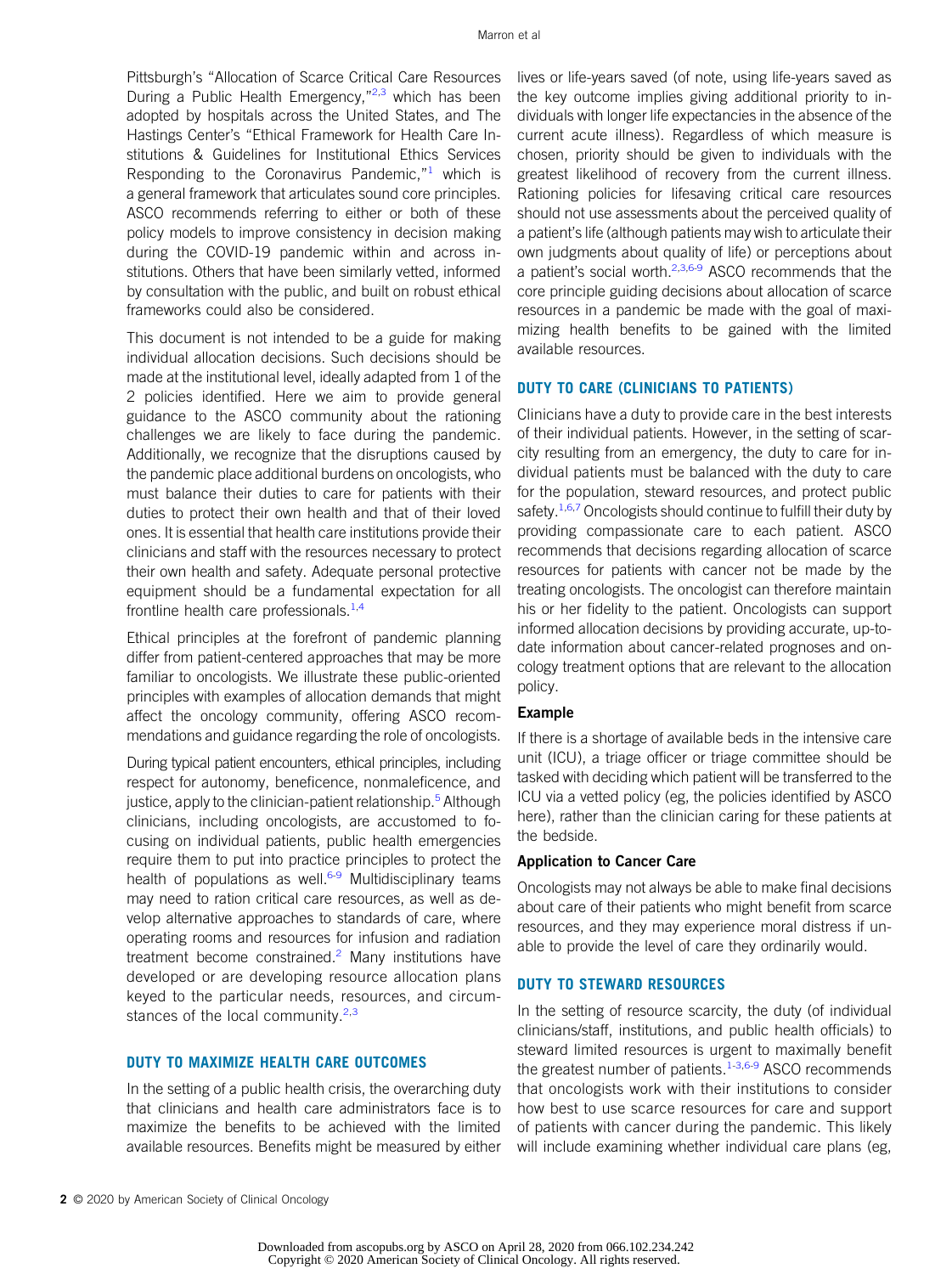cancer surgery, chemotherapy or radiotherapy, and clinical trial enrollment) can or should be delayed or altered to best steward scarce resources. The role of the oncologist is to advocate for his or her patients, while understanding that not all will gain access to scarce medical resources in a time of shortage resulting from an emergency.

# Example

In the setting of a severe scarcity of a medication, priority may have to be given to those patients receiving the medication with intent to cure their cancer and/or for US Food and Drug Administration–approved or otherwise strongly evidence-based indication.

#### Application to Cancer Care

Oncologists will need to communicate with patients/families about why they do not have access to medications (or other medical resources) that are in short supply.

#### FAIRNESS

Resources should be allocated based on ethically relevant differences among individuals, free from unjustified favoritism or discrimination. Whether differences are relevant may depend on clinical criteria and the specific resource that needs allocation because of scarcity (ie, some considerations may be relevant to allocation of 1 scarce resource but not for another). Allocation policies should recognize the duties of fairness and equity in the distribution of benefits and burdens across the population of patients and should not widen cancer disparities.<sup>[1-](#page-4-0)[3](#page-4-2)[,6](#page-4-5)[-9](#page-4-6)</sup> ASCO recommends that whenever possible, an explicit prioritization and allocation policy be developed before a resource requires allocation. A cancer diagnosis alone should not keep a patient from a having a fair chance to access scarce and potentially life-saving resources. Oncologists should communicate with those developing plans and making allocation decisions at their institutions about oncology-related considerations (eg, cancer-related factors that affect prognosis and data on COVID-19 outcomes in patients with cancer) that might inform fair allocation plans for oncology patients.

#### Example

Only 1 ventilator is available, but 2 patients need mechanical ventilation. The choice of who will receive ventilatory support should be made on the basis of factors relevant to the patient's clinical circumstances, potentially including life-years expected to be saved, and the specific shortage.

#### Application to Cancer Care

Clinical factors including diagnosis and prognosis may be relevant in allocation decisions. A diagnosis of cancer alone should not preclude access to scarce medical resources, although certain clinical considerations that are known to significantly affect prognosis (eg, widely metastatic,

treatment-resistant disease) may factor into allocation policies.

# **CONSISTENCY**

Like patients should be treated alike (and have equal access to the resource in scarcity). This does not mean that all patients should be treated alike but rather that allocation decisions should be made according to standardized, vetted criteria, both within a given institution and, whenever possible, more broadly.<sup>2,[3,](#page-4-2)[7](#page-4-7),[9](#page-4-6)</sup> Criteria should be applied to all patients who might benefit from the resource being allocated. ASCO recommends that oncologists work with teams at their institutions to promote resource allocation plans that fairly, objectively, and consistently consider patients with cancer. Oncologists can help to communicate allocation decisions clearly to their patients and the public.

# Example

Two patients with acute respiratory distress syndrome (ARDS) resulting from COVID, with the same age and comorbidities and being treated at the same hospital, should receive equal consideration for a bed in the ICU, with a lottery (or other random selection method) used to decide between patients with indistinguishable ethically relevant characteristics.

#### Application to Cancer Care

Once considerations such as likelihood of recovery from the current critical illness, prognosis associated with the underlying disease, and perhaps age are taken into account, the mere fact of a diagnosis of cancer should lead to neither higher nor to lower priority for critical care resources as compared with other similarly situated patients. The role of the oncologist is to work with multidisciplinary teams (including oncology, critical care, palliative care, and/or other relevant specialties) toward this purpose.

# **TRANSPARENCY**

Where time and circumstances allow, plans for allocation of scarce resources should be developed with input of the relevant stakeholder communities, including patients, families, and clinicians, to reflect their values and maintain their trust.<sup>[1](#page-4-0),[6](#page-4-5),[7](#page-4-7)</sup> Even if plans for resource allocation cannot be made in advance or with the optimal participation of relevant stakeholders such as oncologists, patients with cancer, and caregivers, plans should be made readily available to the public. ASCO recommends that oncologists become familiar with the allocation plans and policies of their institutions and use best practices for health communication so they can have informed conversations about these with their patients.

# Example

Plans for how the triage officer or triage committee will make allocation decisions should be made publicly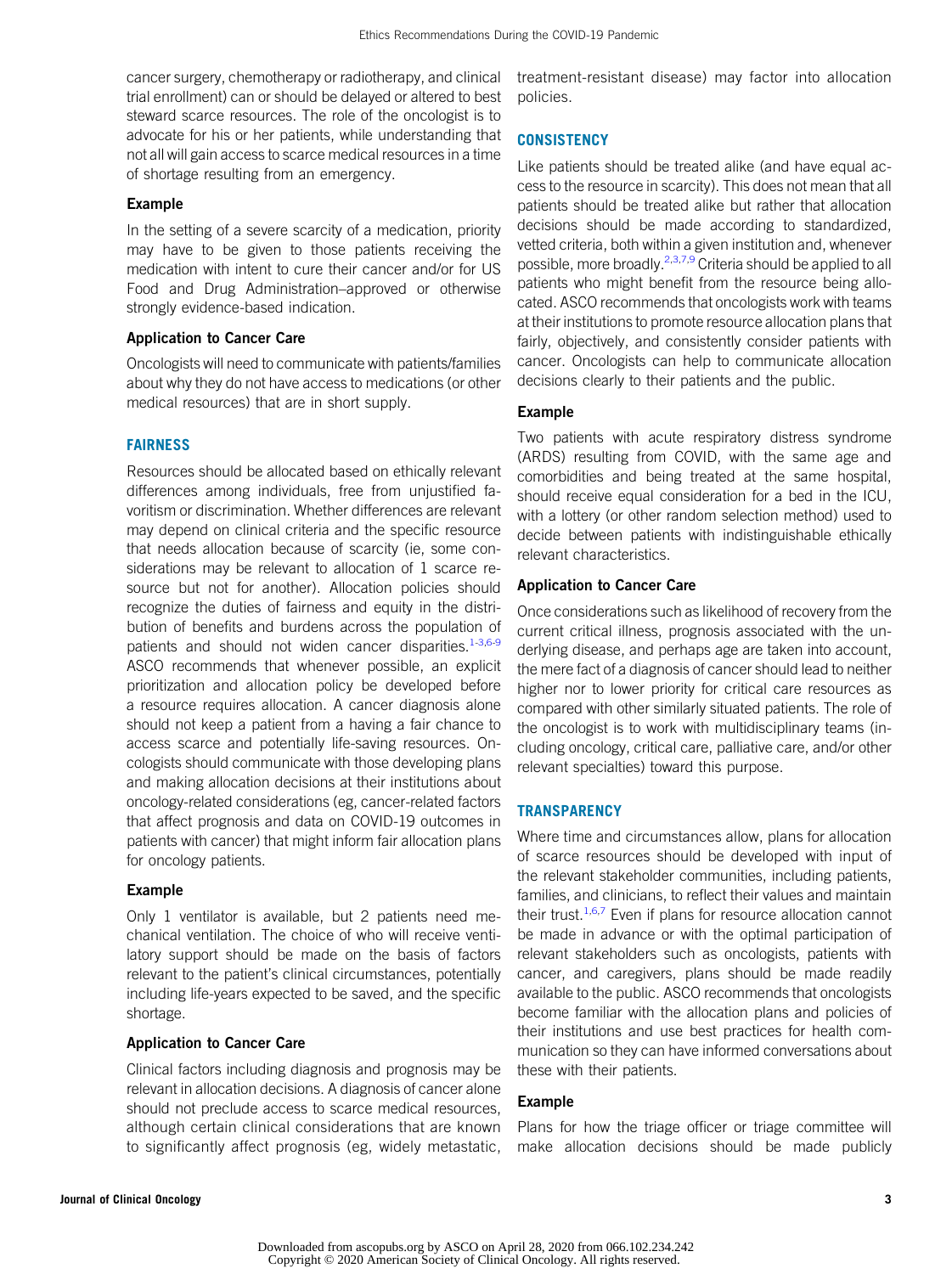available and, if possible, should have input from members of the community.

#### Application to Cancer Care

Information about how allocation policies will be applied to patients with cancer should be made available to communities of patients with cancer and other affected groups.

#### **COMMUNICATION**

Truthfulness, compassion, and honesty in communication remain ethically essential during times of emergency, particularly with patients with chronic or serious illness. Oncologists have a responsibility to communicate directly with patients and their loved ones about patients' values and goals of care at all stages of cancer treatment. These conversations should continue to include appropriateness of cardiopulmonary resuscitation and when the patient may prefer comfort care, should his or her condition deteriorate. Without thoughtful advance discussions and documentation of patient preferences by clinicians with whom they have established relationships, patients may be forced to discuss these sensitive matters with strangers while acutely ill and hospitalized. Engaging in these discussions early and revisiting them periodically are particularly important in the setting of resource scarcity. Early advance care planning may identify patients who prefer noninvasive care and potentially minimize demands for scarce resources such as ICU beds or ventilators. Similarly, prior advance care plans alleviate clinician and family decision-making burdens in the setting of acute, life-threatening complications. $1,10-12$  $1,10-12$  $1,10-12$ ASCO urges oncologists to engage in advance care planning discussions with their patients early and often and encourages the use of advance directives or other expressions of goals of care, including end-of-life preferences. These conversations should be clearly documented in the medical record.

#### Example

Two patients have ARDS resulting from COVID-19, but only 1 ICU bed is available. One patient has a previously documented advance directive stating he prefers to die

#### AFFILIATIONS

<sup>1</sup>Dana-Farber/Boston Children's Cancer and Blood Disorders Center, Harvard Medical School, Boston, MA

2 University of Pennsylvania Perelman School of Medicine, Philadelphia, PA

3 University of Michigan, Ann Arbor, MI

4 American Society of Clinical Oncology, Alexandria, VA 5 The University of Chicago, Chicago, IL

#### CORRESPONDING AUTHOR

Rebecca A. Spence, JD, MPH, American Society of Clinical Oncology, 2318 Mill Rd, Suite 800, Alexandria, VA 22314; e-mail: [rebecca.spence@asco.org.](mailto:rebecca.spence@asco.org)

naturally, without mechanical ventilation or intensive care. He receives goal-concordant supportive care, and the other patient is admitted to the ICU. No rationing decision is necessary.

#### Application to Cancer Care

Oncologists should explore and document patients' values and preferences, including patient-reported perspectives on their quality of life and goals of care, while patients are well. These discussions and their documentation should be repeated periodically to avoid making challenging decisions under the pressure of time.

#### **ACCOUNTABILITY**

All those involved in planning and implementing a plan for allocation should be held accountable for the plan and its results. This includes individuals, institutions, health systems, governments, and public health entities. Commitment to transparency can help to ensure accountability before, during, and after settings of resource scarcity.<sup>[1](#page-4-0)[-3,](#page-4-2)[6-](#page-4-5)[9](#page-4-6)</sup> Furthermore, plans should be made to clearly communicate allocation decisions to patients and families affected by them and develop a system of timely appeals for allocation decisions and review of allocation decisions to en-sure these are being made fairly and as intended.<sup>[1](#page-4-0)[-3,](#page-4-2)[10](#page-4-8)[-12](#page-4-9)</sup> ASCO recommends that oncologists communicate allocation plans and decisions to their patients with compassion and honesty and that health care institutions offer support to oncologists in these communications.

#### Example

An institution that is making allocation decisions regarding scarce ICU beds should review its allocation plan and how ICU beds have been allocated to ensure that the system is functioning as intended.

#### Application to Cancer Care

Oncologists should have the opportunity to review and provide input on how allocation plans are applied to patients with cancer.

# AUTHORS' DISCLOSURES OF POTENTIAL CONFLICTS OF INTEREST AND DATA AVAILABILITY STATEMENT

Disclosures provided by the authors and data availability statement (if applicable) are available with this article at DOI [https://doi.org/10.1200/](https://ascopubs.org/doi/full/10.1200/JCO.20.00960) [JCO.20.00960.](https://ascopubs.org/doi/full/10.1200/JCO.20.00960)

#### AUTHOR CONTRIBUTIONS

Conception and design: All authors Administrative support: Rebecca A. Spence, Fay J. Hlubocky Collection and assembly of data: Jonathan M. Marron, Fay J. Hlubocky Data analysis and interpretation: Jonathan M. Marron, Steven Joffe, Reshma Jagsi, Fay J. Hlubocky Manuscript writing: All authors **Final approval of manuscript:** All authors Accountable for all aspects of the work: All authors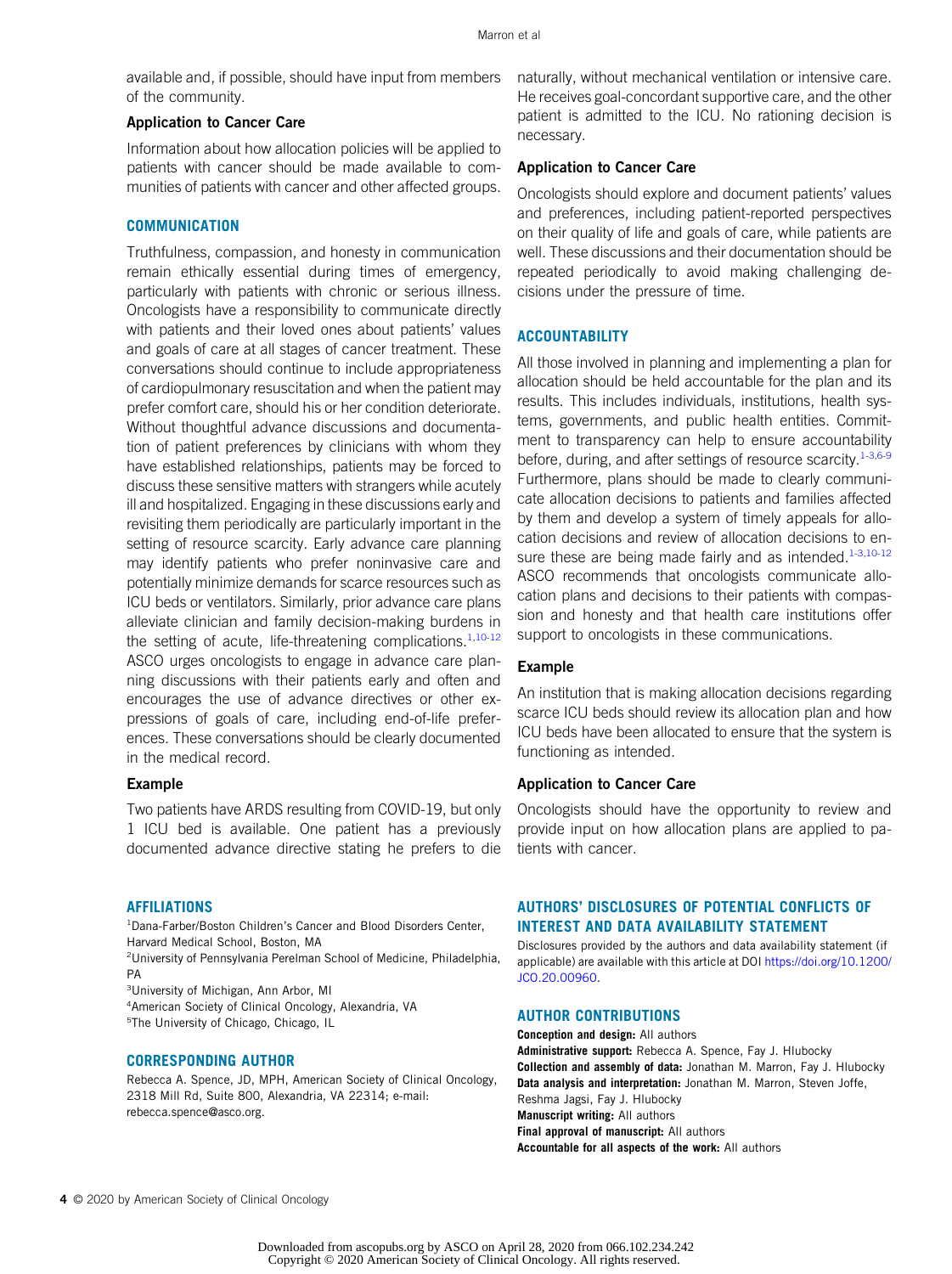#### ACKNOWLEDGMENT

We thank the ASCO Ethics Committee and the ASCO Board of Directors for support and feedback on this document, as well as the following ASCO

Ethics Committee members who were not authors on this article but shared their knowledge and expertise: Abby Rosenberg, MD, MS, MA, and Richard T. Lee, MD.

#### **REFERENCES**

- <span id="page-4-0"></span>1. Berlinger N, Wynia M, Powell T, et al: Ethical framework for health care institutions & guidelines for institutional ethics services responding to the coronavirus pandemic: Managing uncertainty, safeguarding communities, guiding practice. <https://www.thehastingscenter.org/ethicalframeworkcovid19/>
- <span id="page-4-1"></span>2. White DB, Lo B: A framework for rationing ventilators and critical care beds during the COVID-19 pandemic. JAMA [epub ahead of print on March 27, 2020]
- <span id="page-4-2"></span>3. Department of Critical Care Medicine, School of Medicine, University of Pittsburgh: A model hospital policy for allocating scarce critical care resources. [https://](https://ccm.pitt.edu/?q=content/model-hospital-policy-allocating-scarce-critical-care-resources-available-online-now) [ccm.pitt.edu/?q](https://ccm.pitt.edu/?q=content/model-hospital-policy-allocating-scarce-critical-care-resources-available-online-now)=[content/model-hospital-policy-allocating-scarce-critical-care-resources-available-online-now](https://ccm.pitt.edu/?q=content/model-hospital-policy-allocating-scarce-critical-care-resources-available-online-now)
- <span id="page-4-3"></span>4. Council of Medical Specialty Societies: CMSS statement on personal protective equipment. <https://cmss.org/cmss-statement-ppe/>
- <span id="page-4-4"></span>5. Beauchamp TL, Childress JF: Principles of Biomedical Ethics (ed 6). New York, NY, Oxford University Press, 2009
- <span id="page-4-5"></span>6. Centers for Disease Control and Prevention: Ethical considerations for decision making regarding allocation of mechanical ventilators during a severe influenza pandemic or other public health emergency. [https://www.cdc.gov/about/advisory/pdf/VentDocument\\_Release.pdf](https://www.cdc.gov/about/advisory/pdf/VentDocument_Release.pdf)
- <span id="page-4-7"></span>7. Hick JL, Hanfling D, Wynia MK, et al: Duty to plan: Health care, crisis standards of care, and novel coronavirus SARS-CoV-2. [https://nam.edu/duty-to-plan](https://nam.edu/duty-to-plan-health-care-crisis-standards-of-care-and-novel-coronavirus-sars-cov-2/)[health-care-crisis-standards-of-care-and-novel-coronavirus-sars-cov-2/](https://nam.edu/duty-to-plan-health-care-crisis-standards-of-care-and-novel-coronavirus-sars-cov-2/)
- 8. Persad G, Wertheimer A, Emanuel EJ: Principles for allocation of scarce medical interventions. Lancet 373:423-431, 2009
- <span id="page-4-6"></span>9. Emanuel EJ, Persad G, Upshur R, et al: Fair allocation of scarce medical resources in the time of Covid-19. N Engl J Med [epub ahead of print on March 23, 2020]
- <span id="page-4-8"></span>10. VitalTalk: COVID Ready Communication Playbook. <https://www.vitaltalk.org/guides/covid-19-communication-skills/>
- 11. Rogel Cancer Center, Michigan Medical: Oncology language for the COVID-19 pandemic. <https://www.rogelcancercenter.org/cancer-patients-and-covid>

nn - 1

<span id="page-4-9"></span>12. Truog RD, Mitchell C, Daley GQ: The toughest triage: Allocating ventilators in a pandemic. N Engl J Med [epub ahead of print on March 23, 2020]